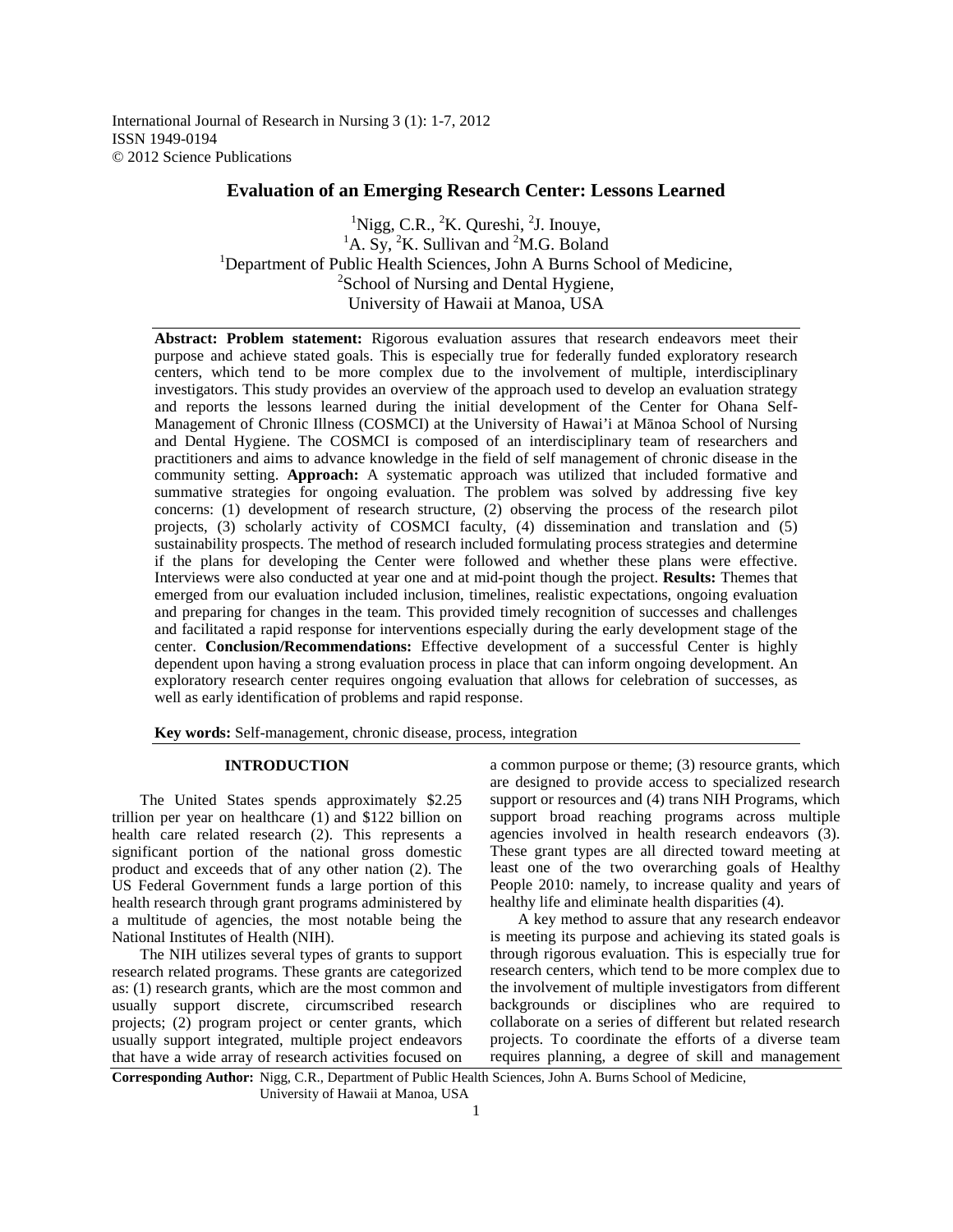expertise that is easy to underestimate at project inception. This study describes the evaluation strategy and reports the lessons learned during the initial development of the University of Hawai'i at Mānoa School of Nursing and Dental Hygiene (UH SONDH) Exploratory Center for `Ohana Self-Management of Chronic Illness (COSMCI).

**COSMCI background:** Research center grants provide a mechanism to inform different research foci established by NIH. One such center is the COSCMI at the UH SONDH. The COSMCI is a National Institute of Nursing Research (NINR), NIH funded P-20 grant (5P20NR010671), which has a mission to advance knowledge in the field of `ohana (family) and self management of chronic illness in order to improve health related quality of life and reduce health disparities among ethnically diverse populations in the state of Hawai'i with a focus on building interdisciplinary biobehavioral research capacity.

 The COSMCI, funded in 2008 for 5 years, has been developed to solidify the research structures within the SONDH. It is comprised of an Executive Committee; an Administrative Core, which includes research and evaluation sub-cores; the Center research projects; an External Advisory Committee (EAC); and center affiliates. The COSMCI began with three pilot research projects that each focused on 'ohana (family) and self management of a chronic illness. These chronic illnesses include: chronic obstructive pulmonary disease, diabetes mellitus and HIV infection. At the beginning of each of three years, one of the three projects was initiated. The COSMCI resources are used to support the three new investigatorsthe project directors for each research project. Ongoing evaluation processes serve to provide information that is used to refine the COSMCI operation.

#### **MATERIALS AND METHODS**

**Evaluation strategy:** The overall evaluation strategy for the COSMCI includes both formative and summative (process and outcome) evaluation strategies addressing the Center's five key aims: (1) development of the organizational research structure; (2) progress of each of the three research pilot projects;  $(3)$  scholarly productivity of COSMCI faculty; (4) dissemination and translation; and (5) sustainability prospects. The University of Hawai'i Institutional Review Board (IRB) approved the evaluation protocol.

 Formative strategies monitor processes and determine if the plans for developing the Center are being followed; and if so, whether the plans are effective. These strategies include: (1) identification of issues, analysis of successes and opportunities for improvement reviewed at monthly investigator and executive committee meetings; (2) periodic key informant interviews of the COSMCI stakeholders; (3) ongoing monitoring of the project budget and (4) periodic external advisory committee review.

 Summative evaluation strategies are used to examine the actual outputs of the COSMCI. Table 1 presents the formative and summative evaluation strategies as they relate to the COSMCI five focus areas with key indicators.

**Key informant interviews:** Key informant interviews were conducted at year one and mid-point through the project.

**Year 1 interviews:** At the end of the first year of the COSMCI, an undergraduate research fellow, who was not associated with the COSMCI, was tasked with conducting telephone interviews of ten (10) COSMCI participants (internal and external). The participants were selected by the evaluation sub-core leader, the project manager and the center Principal Investigator (PI) ensuring representation of the project PIs, the COSMCI cores and the EAC members. The potential participants were called without prior notification and the interviews began with a brief explanation of the purpose of the evaluation and consent for participation. If the participant could not do the interview at that time, an attempt to schedule the interview at a later time was made. The interviews used Strengths, Weaknesses, Opportunities and Threats approach (SWOT) with a question developed for each domain. An extra question was added regarding recommendations for continued development of the COSMCI. Six (6) participants (60%) completed the 10-15 min. interview. Notes were taken during the interview, followed by a content analysis using an inductive approach. Themes were coded as they emerged (if mentioned more than once) from the data and then primary themes and subthemes were identified.

**Mid-point interviews:** At the mid-point of COSMCI's development, an evaluator met with the Evaluation Sub-core Leader and the Center PI and developed methods and identification of interview questions. COSMCI participants (Executive Committee members, pilot project investigators and staff and EAC members) were included in the sample. Questions were formulated to evaluate their perceptions and recommendations regarding the activities of COSMCI.

 A letter outlining the objectives, as well as an invitation to participate and the interview guide was sent to potential participants under the signature of the PI. For those who agreed to participate, a time was scheduled for an in-person or telephone interview.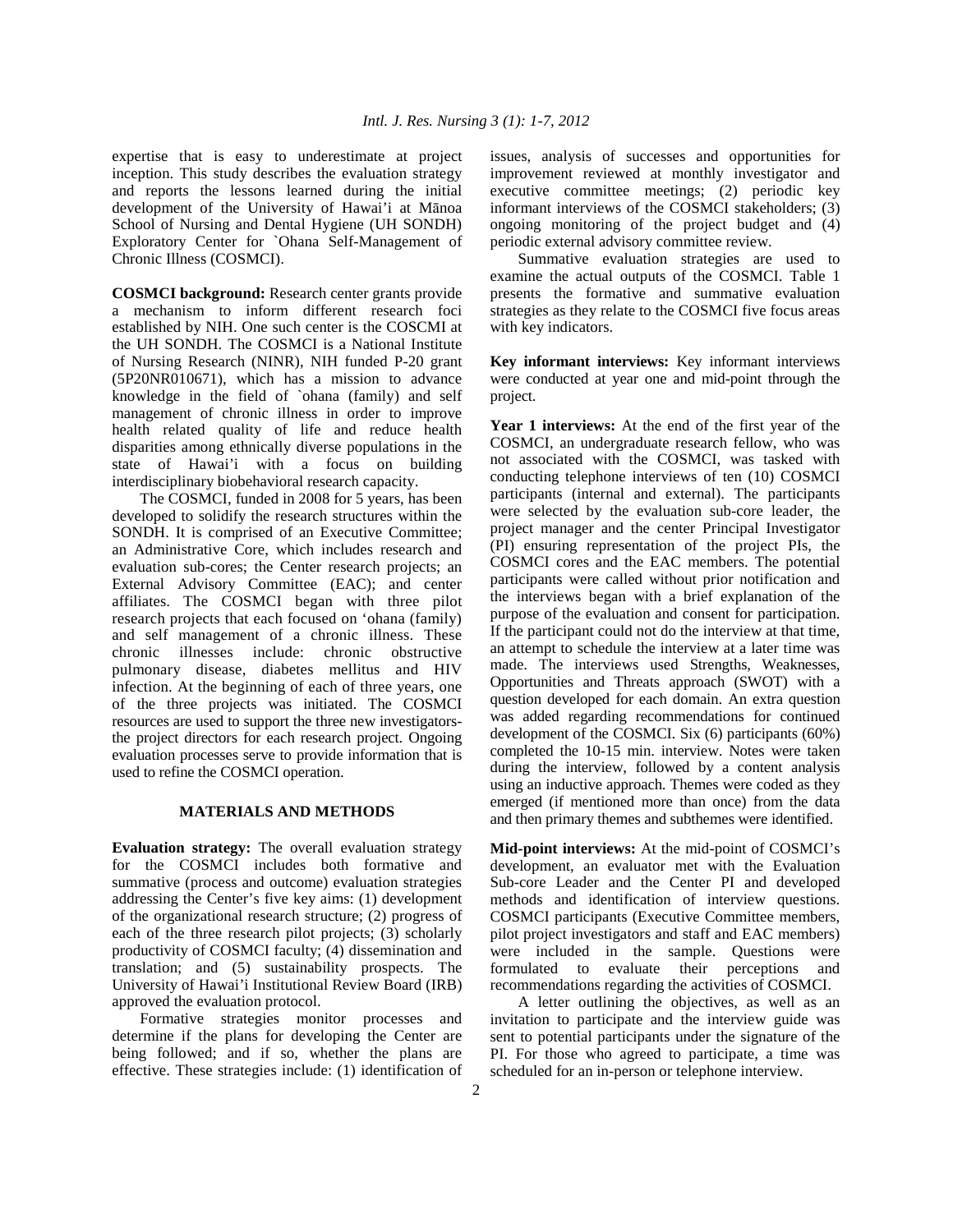| Table 1: COSMCI focus areas with key evaluation indicators |                                                             | Table 1: Continue                                                             |  |  |
|------------------------------------------------------------|-------------------------------------------------------------|-------------------------------------------------------------------------------|--|--|
| <b>COSMCI</b> focus area                                   | Key indicators                                              | Formative:                                                                    |  |  |
| Development of the                                         | Initiation and institutionalization                         | External Advisory committee                                                   |  |  |
| organizational research                                    | of endeavors that support                                   | Executive committee-monthly                                                   |  |  |
| structure                                                  | ongoing research in generating                              | Summative:                                                                    |  |  |
|                                                            | ideas for new projects:                                     | numbers and types of additional<br>chronic disease self management            |  |  |
|                                                            | Formative:                                                  | research projects interdisciplinary                                           |  |  |
|                                                            | Periodic meetings<br>Executive committee-monthly            | research activities such as joint grant                                       |  |  |
|                                                            | External advisory committee-annual                          | writing use of available research                                             |  |  |
|                                                            | Summative:                                                  | support resources such as consultation                                        |  |  |
|                                                            | Identification of sources of funding                        | for statistical analysis, expert mentoring,                                   |  |  |
|                                                            | Assistance with submission                                  | development of common indicators that                                         |  |  |
|                                                            | of grants and management of                                 | could be used in future studies                                               |  |  |
|                                                            | projects post award                                         | accumulation of a research scale library                                      |  |  |
|                                                            | Development of scholarly                                    | (questionnaire archive) system for<br>secure storage of data to facilitate    |  |  |
|                                                            | resources such as tools,                                    | data sharing                                                                  |  |  |
|                                                            | seminal articles and                                        |                                                                               |  |  |
|                                                            | research journals and texts                                 | The interviews were semi-structured and included                              |  |  |
|                                                            | development of a system<br>for ongoing oversight            |                                                                               |  |  |
|                                                            | and research compliance                                     | six open-ended questions that aimed to obtain feedback                        |  |  |
|                                                            | Development of a culture                                    | and recommendations for the Center. Each interview                            |  |  |
|                                                            | that values research                                        | began with a brief explanation of the purpose of the                          |  |  |
| Support each of                                            | Initiation and progress including                           | external evaluation and review of the consent form.                           |  |  |
| the three pilot                                            | ongoing feedback and troubleshooting:                       | Interviews averaged about 15 min.                                             |  |  |
| research projects                                          | Formative:                                                  | All interviews were audio recorded on a digital                               |  |  |
|                                                            | Research Core meeting (Investigators)                       | recorder and saved with a numeric ID number. The de-                          |  |  |
|                                                            | monthly                                                     | identified recording was transcribed and provided to the                      |  |  |
|                                                            | <b>Executive Committee project</b>                          | external evaluator. Transcriptions were imported and                          |  |  |
|                                                            | allocation and mentoring<br>monitoring, resource            | coded using NVivo 8 <sup>TM</sup> . Content analysis used an                  |  |  |
|                                                            | Summative:                                                  | inductive approach and the identification of codes and                        |  |  |
|                                                            | Adherence to projected timelines                            | analysis for primary and sub themes was conducted                             |  |  |
|                                                            | Success with recruitment and                                |                                                                               |  |  |
|                                                            | Retention of subjects implementation                        | across all transcripts. For example, in coding responses                      |  |  |
|                                                            | of intervention protocols data                              | for the question, "How well do you think COSMCI is                            |  |  |
|                                                            | Collection and analyses data                                | facilitating<br>of<br>and<br>supporting<br>sustainability                     |  |  |
|                                                            | Safety monitoring                                           | interdisciplinary, research capacity relevant to 'ohana                       |  |  |
|                                                            | Dissemination of findings                                   | self management of chronic illness?", participants                            |  |  |
| Scholarly productivity                                     | Ongoing scholarly endeavors.<br>are tracked, such as:       | identified disciplines that collaborate with the Center.                      |  |  |
| of COSMCI faculty                                          | Formative:                                                  | "disciplines"<br>Codes<br>for<br>$\hbox{or}\hskip2pt$<br>specific<br>academic |  |  |
|                                                            | writing group meetings-ad hoc                               | departments, e.g., "School of Medicine," "Cancer                              |  |  |
|                                                            | (e.g., quarterly) periodic external                         | Research Center," were created as coding themes.                              |  |  |
|                                                            | consultations                                               |                                                                               |  |  |
|                                                            | Summative:                                                  | <b>RESULTS</b>                                                                |  |  |
|                                                            | presentations at professional conferences                   |                                                                               |  |  |
|                                                            | publication in scholarly, peer reviewed                     | Formative evaluation findings: Formative evaluation                           |  |  |
|                                                            | journals                                                    | included ongoing monthly Center participant meetings,                         |  |  |
| Dissemination                                              | Efforts to disseminate and and                              | weekly and monthly budget report reviews and key                              |  |  |
| Translation of knowledge                                   | translate information:<br>Formative:                        | informant interviews that were undertaken after one                           |  |  |
|                                                            | Executive Committee oversight and                           | year and then at the halfway point (approximately after                       |  |  |
|                                                            | monitoring-monthly                                          |                                                                               |  |  |
|                                                            | Summative:                                                  | two and a half years) of the Center's five year                               |  |  |
|                                                            | newly developed web site journal club                       | development schedule. Issues that negatively impacted                         |  |  |
|                                                            | schedule of visiting scholars                               | the formation of the Center were identified and                               |  |  |
|                                                            | research workshops and colloquia                            | addressed as they arose.                                                      |  |  |
| Prospects for                                              | Implementation and institutionalization                     |                                                                               |  |  |
| sustainability                                             | of activities that will support continuation                | Building leader capacity: Four key challenge areas                            |  |  |
|                                                            | of research related to chronic disease                      | were identified to be addressed. First, there were noted                      |  |  |
|                                                            | self-management after the<br>NINR P-20 Center funding ends: | delays in the initiation of one project and progress of                       |  |  |
|                                                            |                                                             |                                                                               |  |  |
|                                                            |                                                             | 3                                                                             |  |  |

# *Intl. J. Res. Nursing 3 (1): 1-7, 2012*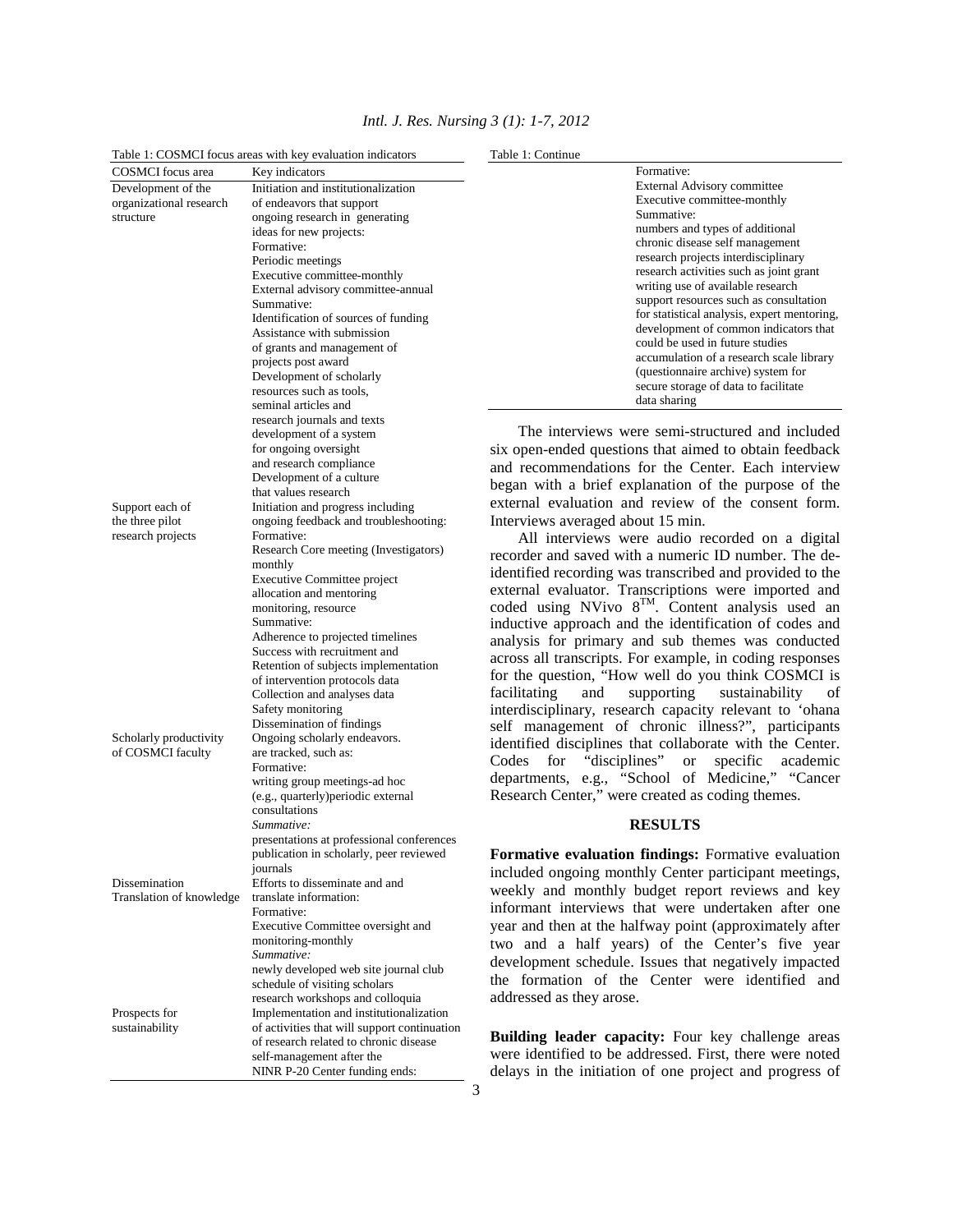another due to a change in Principal Investigator (PI) and procurement of supplies and equipment that were required by the projects. The processes were examined and procurement logistics were addressed, which then eliminated future delays in ordering and obtaining supplies and equipment. Second, there was a lack of clarity regarding the role of the research Core Coleaders. The pilot project investigators were not sure who to go to for what and at times this provided mixed messages and an unclear chain of command. It was agreed that the research core Co-leaders would serve as the initial contact for communication, issues and celebrations with the project investigators. As a result, clarity regarding each member's mission served to enhance communication and the flow of the work. Third, many Center participants came to realize that being a member of such a Center entails a large amount of energy and effort. Initially, there was not a full understanding of the professional gain that could be achieved as a Center member and the participation expectations. Discussions were held and consensus was achieved. All involved recognized that the center is a long-term investment and opportunity to build a professional research career in the area of chronic disease self management. Fourth, some of the center participants were not well versed in the processes and procedures for writing collaboratively. This lengthened the process for completing scholarly papers. Once this issue was recognized, smaller writing groups were formed and a master schedule was developed, which identified the papers to be written, authorship order and timelines.

**Fiscal management:** The average funding per pilot project was \$22,000 per year for two years and did not include PIs' salary support. This in-kind salary support was provided by the SONDH. At times there were misunderstandings regarding the amount of release time provided on an in-kind basis. For one of the projects, the budget barely covered operating expenses required for the project.

**Key informant interviews:** The key informant interviews at year one and mid-point through the project are detailed below.

Year 1 interviews: The interviews were conducted relatively early (end of year one) in the building of the center and many of the respondents' answers were similar but appeared to be tentative. In retrospect, this may have occurred because most were still learning how the center would work and participants were not aware of the evaluation until the interviewer contacted them. The strengths and opportunities identified by respondents were that the design of the center was very good and had good intentions, a strong infrastructure existed and there was strong center leadership. Weaknesses and threats included researchers' reports about a lack of support for their projects and fear of termination of the center before it could fully get off the ground. Recommendations to improve the center were to continue the Center's development, advertise center activities and accomplishments and gain more center support.

**Mid-point interviews:** At the mid-point of the Center's 5-year development, a second round of key informant interviews based on the EAC's recommendation for qualitative evaluation was conducted to support continued formative evaluation.

 The COSMCI Evaluation Sub-Core leader identified an independent external program evaluator who was not affiliated with the center.

 A total of 21 out of 25 participants agreed to be interviewed (response rate 84.0%). Of this sample, 14 were COSMCI researchers and staff comprised of coinvestigators, research pilot PIs and co-investigators, sub-core leaders, research assistants, administrative staff, while seven (7) participants were external members comprised of affiliates and external advisors.

 COSMCI researchers, staff and external members were satisfied with the Center's activities to support nurse investigator research. The journal club, guest speakers and training in research topics were identified as being helpful. Additionally, many participants and especially the external members discussed how this Center would begin to build and support a research culture in the school of nursing. Participants were also satisfied with evaluation and monitoring activities and external members particularly noted their participation in the second round evaluation to obtain their feedback on the center.

 Recommendations to improve three areas were identified based on both responses to the questions on how well the Center had been conducting its activities and the two questions that asked for specific COSMCI suggestions. The three areas noted were: (1) publications; (2) interdisciplinary research and (3) research support. The recommendations were to: (1) develop an actual structure to support dissemination through developing and submitting scientific publications, such as writing groups; (2) develop a structure to foster interdisciplinary research that would include interdisciplinary publishing as some participants believe that interdisciplinary collaboration is not easily assembled and (3) provide direct support of faculty researchers, such as dedicated time and research mentoring of faculty who are new to research, that serves as concrete opportunities and resources to implement research related activities.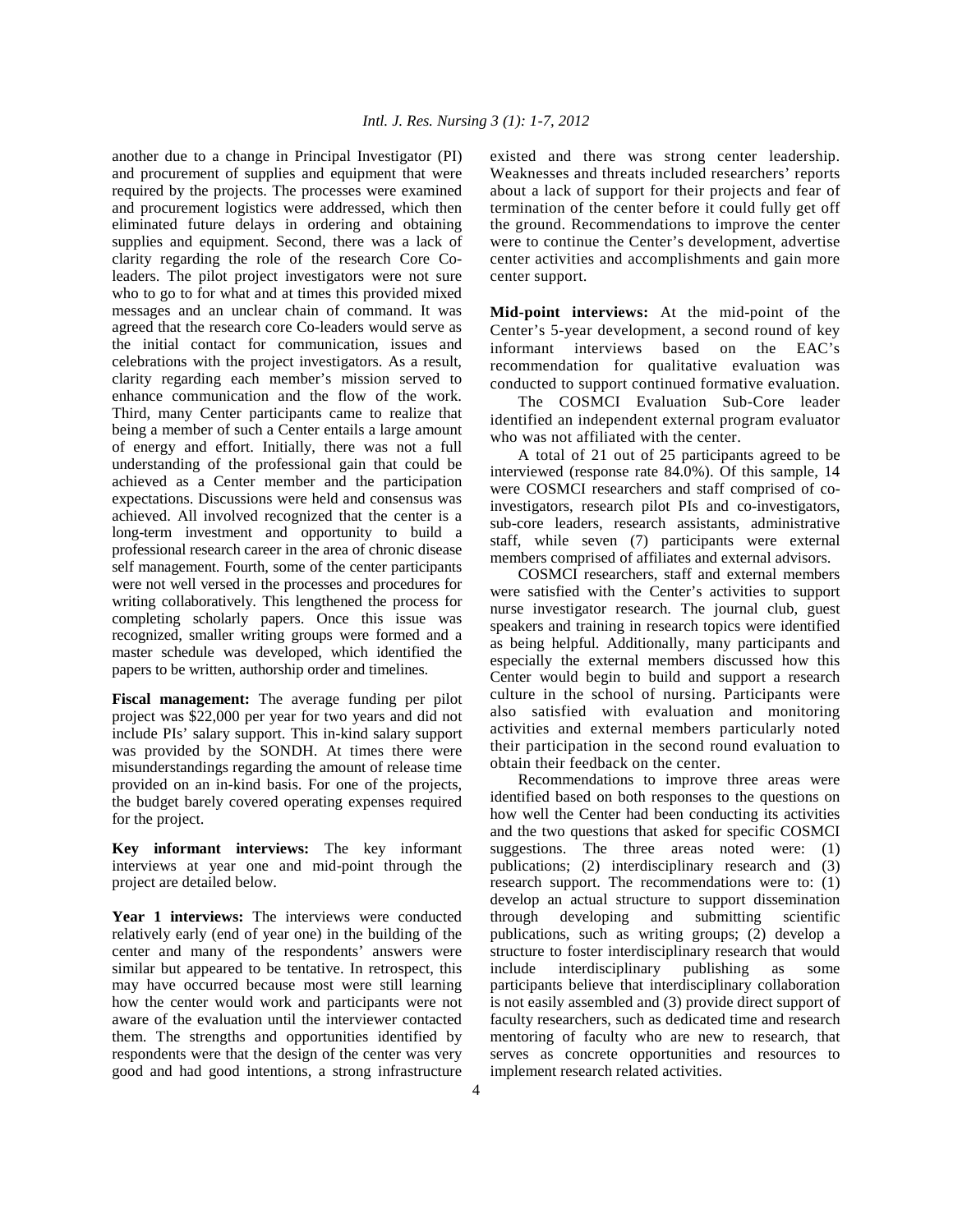|  |  | Intl. J. Res. Nursing 3 (1): 1-7, 2012 |  |  |  |
|--|--|----------------------------------------|--|--|--|
|--|--|----------------------------------------|--|--|--|

| Table 2: COSMCI evaluation focus areas, successes and challenges |                                                                                                                                                                                                                                                                                                                                                                                                                                                 |                                                                                                                                                                |
|------------------------------------------------------------------|-------------------------------------------------------------------------------------------------------------------------------------------------------------------------------------------------------------------------------------------------------------------------------------------------------------------------------------------------------------------------------------------------------------------------------------------------|----------------------------------------------------------------------------------------------------------------------------------------------------------------|
| <b>COSMCI</b> focus area                                         | <b>Successes</b>                                                                                                                                                                                                                                                                                                                                                                                                                                | Challenges                                                                                                                                                     |
| Development of the organizational<br>research structure          | Monthly meetings conducted for investigators as<br>well as the executive committee<br>Consultation and assistance with IRB<br>and HIPAA processes, research methods and<br>statistical analysis, were initiated and used by<br>investigators (high volume)<br>Fiscal office support provided<br>System for annual mentoring of faculty relative to<br>research trajectory and planning initiated<br>Ongoing evaluation system conducted via the | Coordinating faculty schedule and priorities<br>Change in pilot PI in year 1<br>Low utilization of resources due to proximity of location                      |
| $\backslash$                                                     | <b>Evaluation Sub-Core</b><br>Resource library initiated (contains: 70+ scales;<br>research articles and books)<br>Use of common demographic and chronic illness<br>data elements across projects allowed for<br>cross project analysis                                                                                                                                                                                                         |                                                                                                                                                                |
|                                                                  | Newsletter and web site developed and<br>disseminate information on regular basis<br>PI Resource Manual developed                                                                                                                                                                                                                                                                                                                               |                                                                                                                                                                |
| Progress of each of the<br>three pilot research projects         | Pilot 1 (COPD study): Initiated on time;<br>feasibility trial initiated<br>Pilot 2 (DM prevention study): Initiated on time;<br>data collected; analysis in progress; on schedule<br>Pilot 3: Not scheduled to begin until 2011<br>Lessons learned regarding difficulty and possible<br>solutions to recruitment efforts                                                                                                                        | Pilot 1. Behind schedule due to change in PI and<br>difficulty with recruitment of subjects<br>Stresses related to faculty time for research                   |
| Scholarly productivity of<br><b>COSMCI</b> faculty               | Manuscript writing group formed<br>Articles: One (1) published, One (1) in<br>press and two (2) articles submitted publication<br>Initial slow start, but volume now improving<br>Presentations: One (1) conference presentation                                                                                                                                                                                                                | Change in research sleader in year 2<br>Need to develop a structure to facilitate for<br>ongoing manuscript development<br>and submission revision             |
| Dissemination and<br>translation of<br>knowledge                 | Journal Club initiated<br>Doctoral student seminars initiated;<br>summer grant writing course offered<br>$(2009 \text{ and } 2010)$<br>Research development activities offered:<br>Research Colloquia<br>Summer Writing Workshop<br>Visiting Scholar Lecture series<br>Three day visiting scholar from NIH<br>UHM Scholar Lecture series<br>Copy editor hired                                                                                   | Most research development activities<br>had robust attendance, but for some there<br>was limited attendance due to<br>conflicts with faculty teaching schedule |
| Prospects for sustainability                                     | P-20 supplement submitted and awarded<br>Campus and school commitment to<br>Support the Center as the focal point<br>for nursing research<br>New dedicated facility for research<br>Projects and infrastructure support was acquired                                                                                                                                                                                                            | Difficult to conceptualize as the center is still developing                                                                                                   |
|                                                                  | U13 grant submitted and awarded for<br>building for nursing in the USAPI and HI<br>Collaboration between the SONDH<br>and other research units initiated;<br>U01 grant submitted<br>Developed a system for dissemination<br>of grant opportunities (vetted) to<br>All nursing faculty and graduate students<br>Implemented a secure electronic storage.<br>System that facilitates data sharing                                                 | Community based research capacity                                                                                                                              |

 These were addressed by offering a writing retreat, hiring of a copy editor, matching PIs with mentor faculty and providing faculty summer overload support.

 COSMCI is viewed as a project that is developing an infrastructure and culture of research at the SONDH. Participants indicated that the COSMCI was fulfilling its objectives in: (1) conducting and supporting activities in research for nurse investigators by providing many research related training and support

opportunities for all Center researchers, other SONDH faculty and other departments; (2) extending interdisciplinary research collaborations with other UH departments and (3) implementing evaluations of Center activities and including external members for feedback.

**Summative evaluation findings:** Table 2 summarizes the key summative outcomes including successes and challenges for each of the five evaluation focus areas.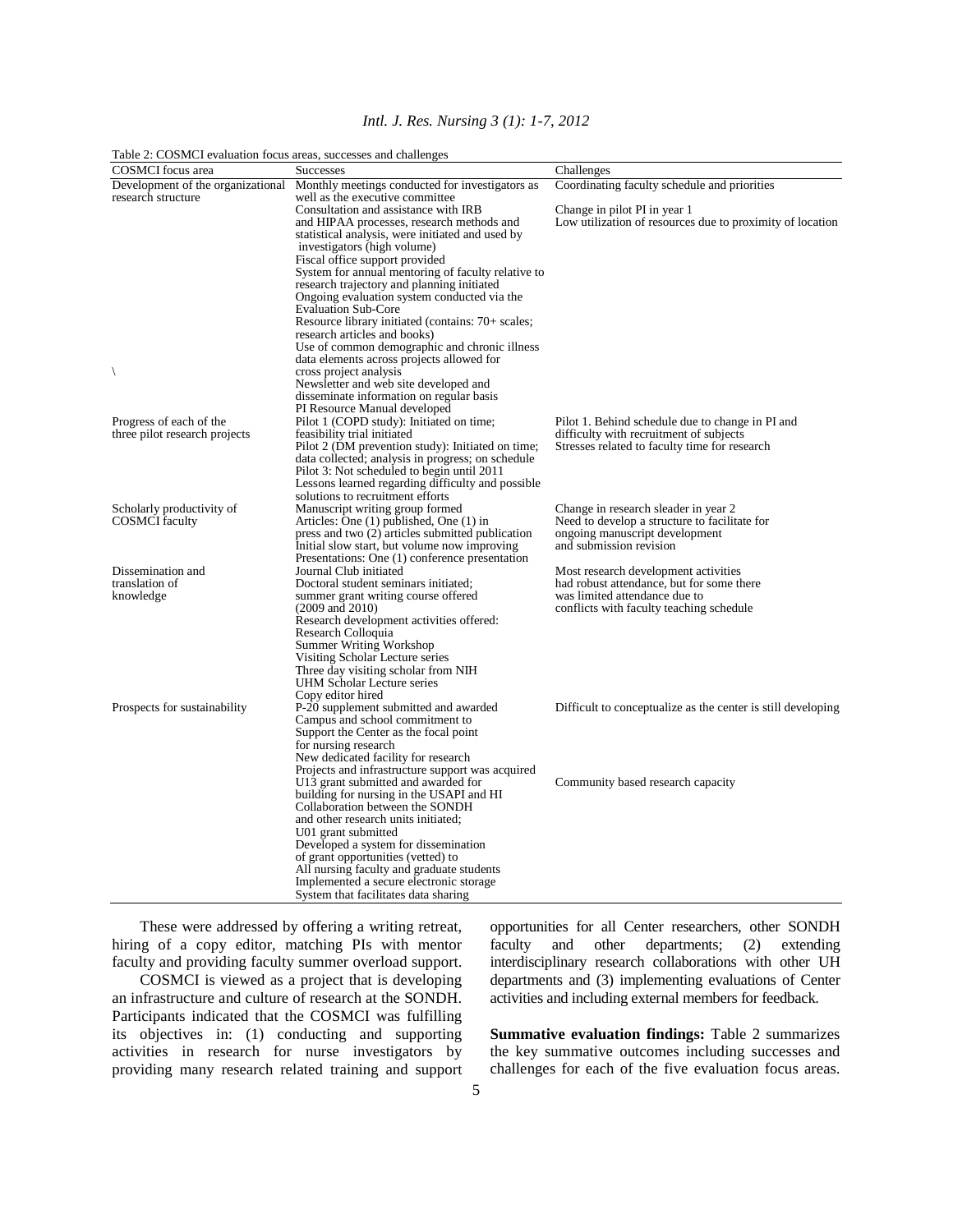When examined in totality at the mid-point in the COSMCI project, the majority of key outcomes had been achieved.

**External advisory committee:** The External Advisory Committee (EAC), a multidisciplinary group of experienced national and local researchers met and provided helpful recommendations between the first year key and mid-point interviews. Their role is consultative and recommendations were critical to the evaluative process.

#### **DISCUSSION**

 Overall, during the first two and a half years of the COSMCI project, the key aims and objectives of the COSMCI were met. Utilizing a systematic approach for ongoing evaluation provided an opportunity for timely recognition of successes and challenges and action steps where necessary. Themes that emerged from our evaluation included inclusion, timelines, realistic expectations, ongoing evaluation and preparing for team changes.

 One of the most important lessons learned was that of inclusion. The COSMCI initiation, mission and vision must be marketed to the entire faculty and support staff of the School, as Center success is dependent upon not only the COSMCI investigators, but also from the School at large. We found that this was important to assure adequate School support for COSMCI. Once we began to market COSMCI more widely within the School, participation in the journal club improved, people became curious about the findings from the studies in progress and additional faculty expressed a desire to initiate chronic disease management research. We learned that Center establishment requires extensive involvement of participants beyond the official Center participants. It is a School endeavor.

 Many lessons were learned about timelines as well. Timelines for scheduling meetings and evaluation activities, completion of projects and authorship of publications were significant challenges. Establishment of a new Center requires administrative leadership, which has the capacity to keep faculty investigators from multiple disciplines on target and on track. Scheduling meetings at pre-set intervals helped with creating routines that were easier to adhere to. Some of the projects encountered difficulties with recruitment, IRB application, procurement of supplies and equipment and reimbursement processes. Such difficulties are to be expected and strong administrative leadership was required to work through each of these

very different issues. The importance of a strong center administrator cannot be over-emphasized.

 When a new Center is being established, such as the COSMCI, realistic expectations must be set. All must recognize that the purpose of funding for such a Center is to establish a program, work through challenges that arise and build a team composed of researchers from different disciplines and schools. Expect that not all will go as planned. As such, issues must be recognized, acted upon and then all must move on. Also, successes must be celebrated as much as failures recognized and addressed.

 The use of an external evaluator is an essential component to obtain valid feedback. We learned that someone who is not connected to the investigators or the project itself is more likely to be able to identify occult issues. The year 1 evaluation was conducted by an outside student and the mid-point evaluation was conducted by a faculty member from the University who was not a full member of the COSMCI. For the final evaluation, the COSMCI team will use an external evaluation team. This will serve to preserve the anonymity of the informants to enhance disclosure.

 Finally, as with any other long-term project, it can be expected that team members may change for a variety of reasons. The COSMCI team learned that with good record keeping and succession planning, the departure of some team members and addition of new members do not have to disrupt the operations of the project. Developing a system for orienting team members also builds capacity for long-term COSMCI sustainability.

#### **CONCLUSION**

 Effective development of a successful Center is highly dependent upon having a strong evaluation process that can inform ongoing development and take stock of overall accomplishments. The findings from our formative and summative evaluation activities were used to revise the project during the early development stage, illustrated outcomes and key lessons learned. An exploratory research center requires ongoing evaluation that allows for celebration of successes, as well as early identification of problems and rapid response.

 A formal structure to support developing publications, creating interdisciplinary collaboration, submitting publications and more fully integrating evaluation into COSMCI will allow the Center to continue to address its research and evaluation cores' aims. The upcoming summative evaluation will highlight quantitative outcomes specified in the grant's